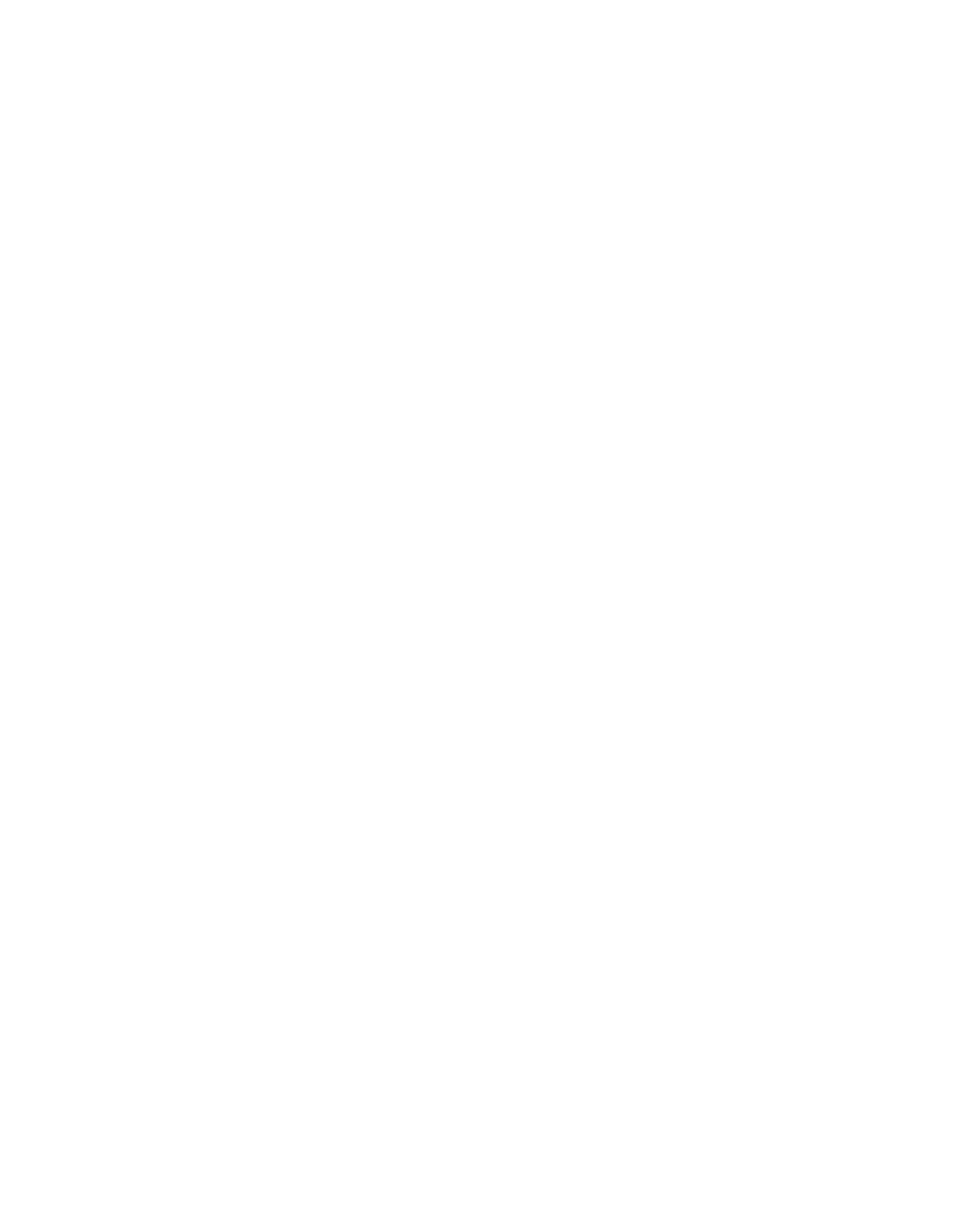#### **In the case of Jovanović v. Serbia,**

The European Court of Human Rights (Third Section), sitting as a Committee composed of:

 Luis López Guerra, *President,*  Dmitry Dedov,

Branko Lubarda, *judges,*

and Fatoş Aracı, *Deputy Section Registrar,*

Having deliberated in private on 7 March 2017,

Delivers the following judgment, which was adopted on that date:

# PROCEDURE

1. The case originated in an application (no. 29763/07) against Serbia lodged with the Court under Article 34 of the Convention for the Protection of Human Rights and Fundamental Freedoms ("the Convention") by a Serbian national, Mr Miroslav Jovanović ("the applicant"), on 3 July 2007.

2. The applicant was represented by Ms V. Kočić-Mitaček, a lawyer practising in Belgrade. The Serbian Government ("the Government") were initially represented by their former Agent, Ms V. Rodić, being more recently substituted by their current Agent, Ms. N. Plavšić.

3. On 18 December 2014 the complaint concerning the length of criminal proceedings was communicated to the Government and the remainder of the application was declared inadmissible pursuant to Rule 54 § 3 of the Rules of Court.

4. The Government objected to the examination of the application by a Committee. After having considered the Government's objection, the Court rejects it.

### THE FACTS

5. The applicant was born in 1968 and lives in Kaluđerica.

6. On 22 December 2006 the applicant was deprived of liberty on suspicion of participating in criminal association within the police operation "Customs mafia" during which 43 persons were also arrested. The applicant was released on 15 June 2007.

7. On 31 July 2009 the investigation against all the accused was transferred to the Prosecutor's Office for Organised Crime.

8. On 28 June 2012 the investigation was closed.

9. On 17 January 2013 the criminal proceedings against the applicant were suspended.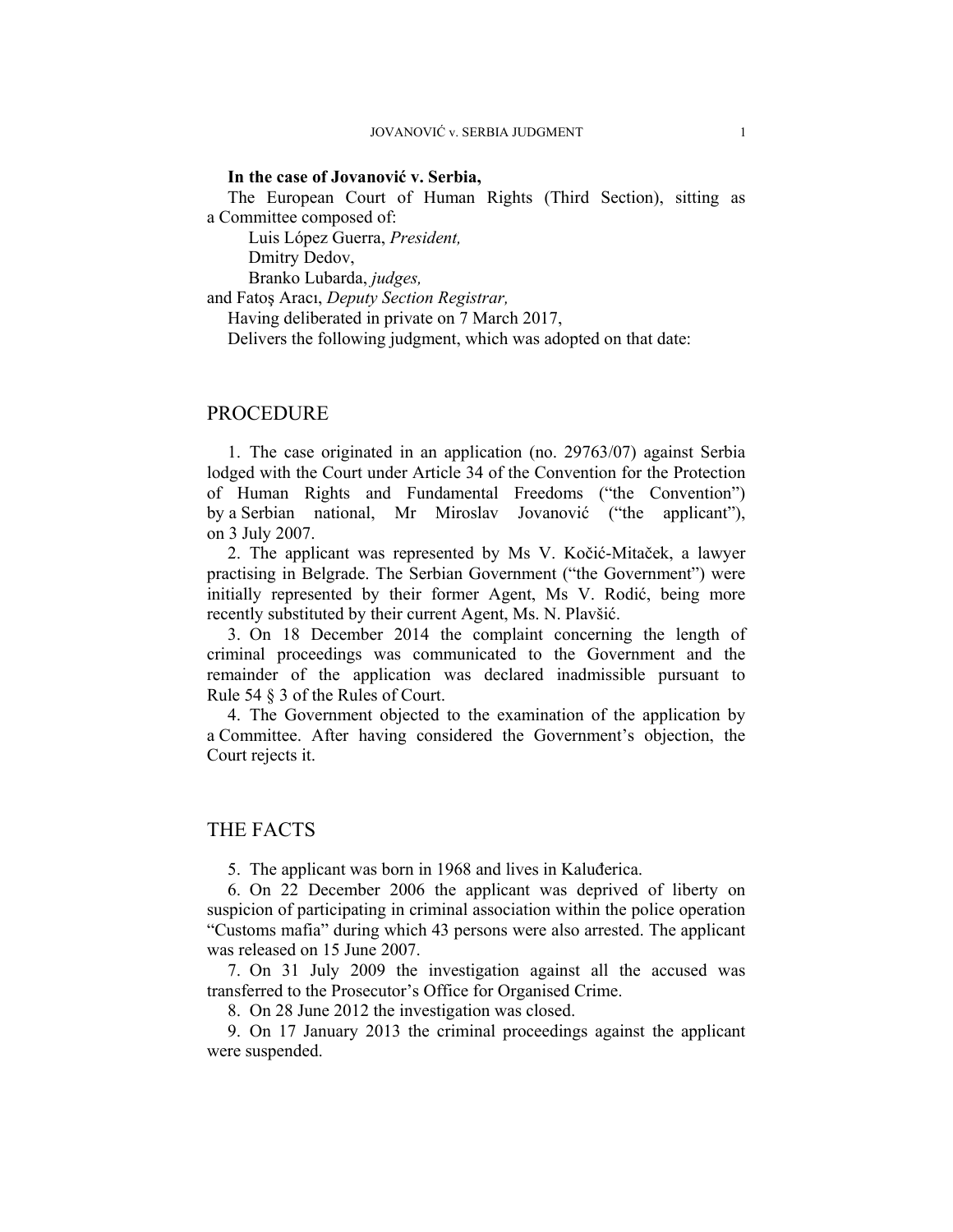# THE LAW

## I. ALLEGED VIOLATION OF ARTICLES 6 § 1 AND 13 OF THE **CONVENTION**

10. The applicant complained that the length of the proceedings in question had been incompatible with the "reasonable time" requirement. He relied on Articles  $6 \tS 1$  and  $13$  of the Convention, which, in so far as relevant, read as follows:

#### **Article 6 § 1**

"In the determination of his civil rights and obligations or of any criminal charge against him... everyone is entitled to a ... hearing within a reasonable time by [a] ... tribunal ..."

#### **Article 13**

"Everyone whose rights and freedoms as set forth in [the] Convention are violated shall have an effective remedy before a national authority notwithstanding that the violation has been committed by persons acting in an official capacity."

11. The Government contested that argument claiming that in the specific circumstances of the case, namely the large number of accused persons, organised as a criminal group and the fact that they were employed with the state bodies of the Republic of Serbia and in particular because of the type and gravity of criminal acts and a large number of investigation actions that had to be taken, the length of impugned proceedings cannot be deemed excessive.

12. The period to be taken into consideration began on 22 December 2006 when the applicant was arrested and, ended on 17 January 2013 when the proceedings against the applicant were suspended. The proceedings in question have thus lasted for six years and one month in one instance.

#### **A. Admissibility**

13. The Court notes that the application is not manifestly ill-founded within the meaning of Article 35  $\S$  3 (a) of the Convention. It further notes that it is not inadmissible on any other grounds. It must therefore be declared admissible.

#### **B. Merits**

14. The Court reiterates that the reasonableness of the length of proceedings must be assessed in the light of the circumstances of the case and with reference to the following criteria: the complexity of the case, the conduct of the applicants and the relevant authorities and what was at stake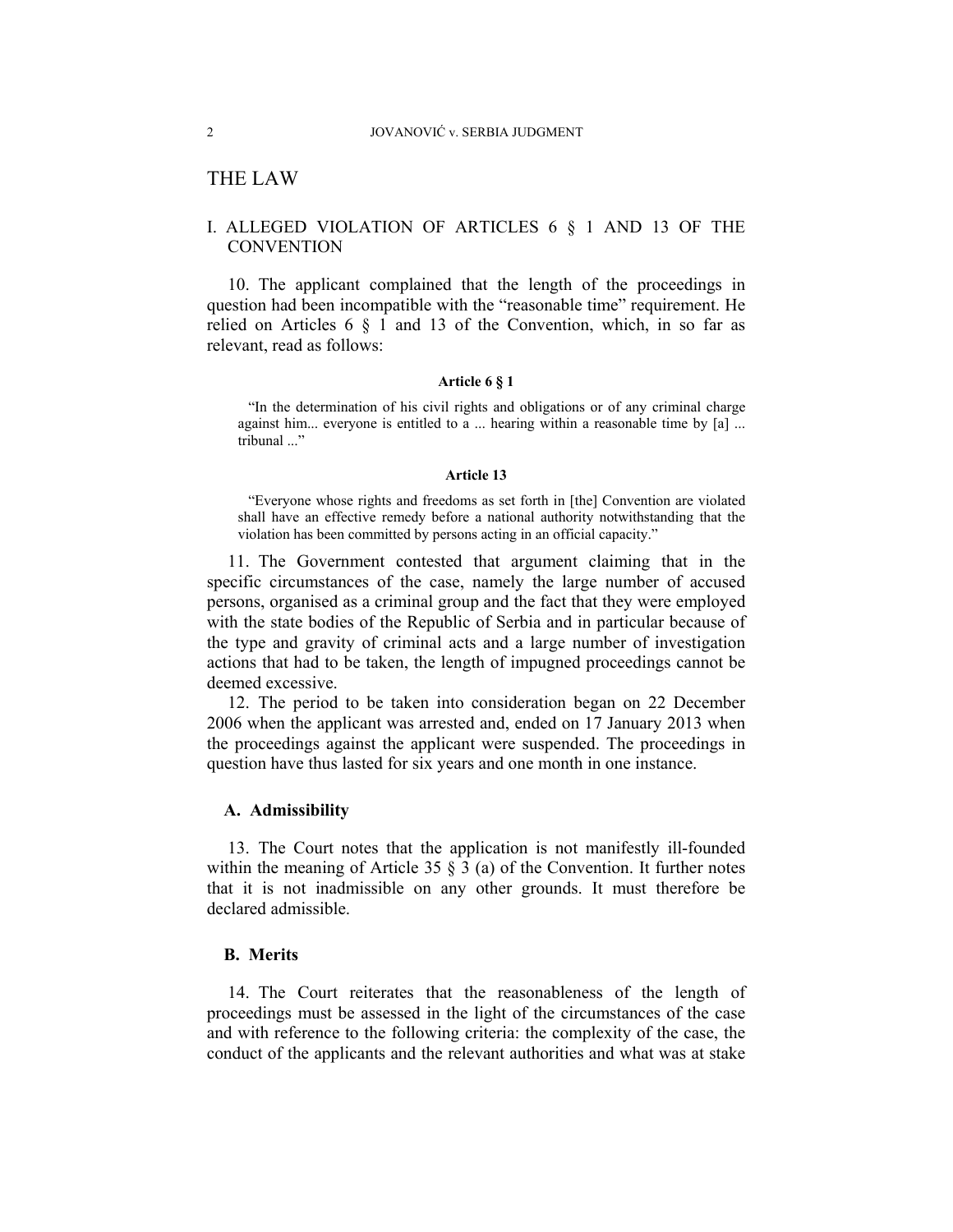for the applicant in the dispute (see, among many other authorities, *Frydlender v. France* [GC], no. 30979/96, § 43, ECHR 2000-VII).

15. The Court has frequently found violations of Article 6 § 1 of the Convention in cases raising issues similar to the one in the present case (see *Frydlender*, cited above).

16. Having examined all the material submitted to it, the Court has not found any fact or argument capable of persuading it to reach a different conclusion on the merits of the applicant's complaint. Having regard to its case-law on the subject (see *Nemet v. Serbia*, no. 22543/05, § 17, 8 December 2009), the Court considers that in the instant case the length of the proceedings was excessive and failed to meet the "reasonable time" requirement.

17. Accordingly, there has been a breach of Article 6 § 1 of the Convention.

18. After reaching such a conclusion, the Court does not find it necessary to examine essentially the same complaint under Article 13 of the Convention (see *mutatis mutandis*, *Kin-Stib and Majkić v. Serbia*, no. 12312/05, § 90, 20 April 2010).

#### II. APPLICATION OF ARTICLE 41 OF THE CONVENTION

#### 19. Article 41 of the Convention provides:

"If the Court finds that there has been a violation of the Convention or the Protocols thereto, and if the internal law of the High Contracting Party concerned allows only partial reparation to be made, the Court shall, if necessary, afford just satisfaction to the injured party."

#### **A. Damage**

20. The applicant claimed 25,000 euros (EUR) in respect of nonpecuniary damage.

21. The Government considered the sum requested to be excessive.

22. The Court is satisfied that the applicant has undoubtedly suffered distress on account of the lengthy delay in the proceedings in question. It therefore awards the applicant EUR 1,800 in respect of the non-pecuniary damage suffered, less any amounts which may have already been paid in that regard at the domestic level.

#### **B. Costs and expenses**

23. The applicant also claimed EUR 10,000 for the costs and expenses incurred before the domestic courts and EUR 2,000 for those incurred before the Court.

24. The Government contested these claims.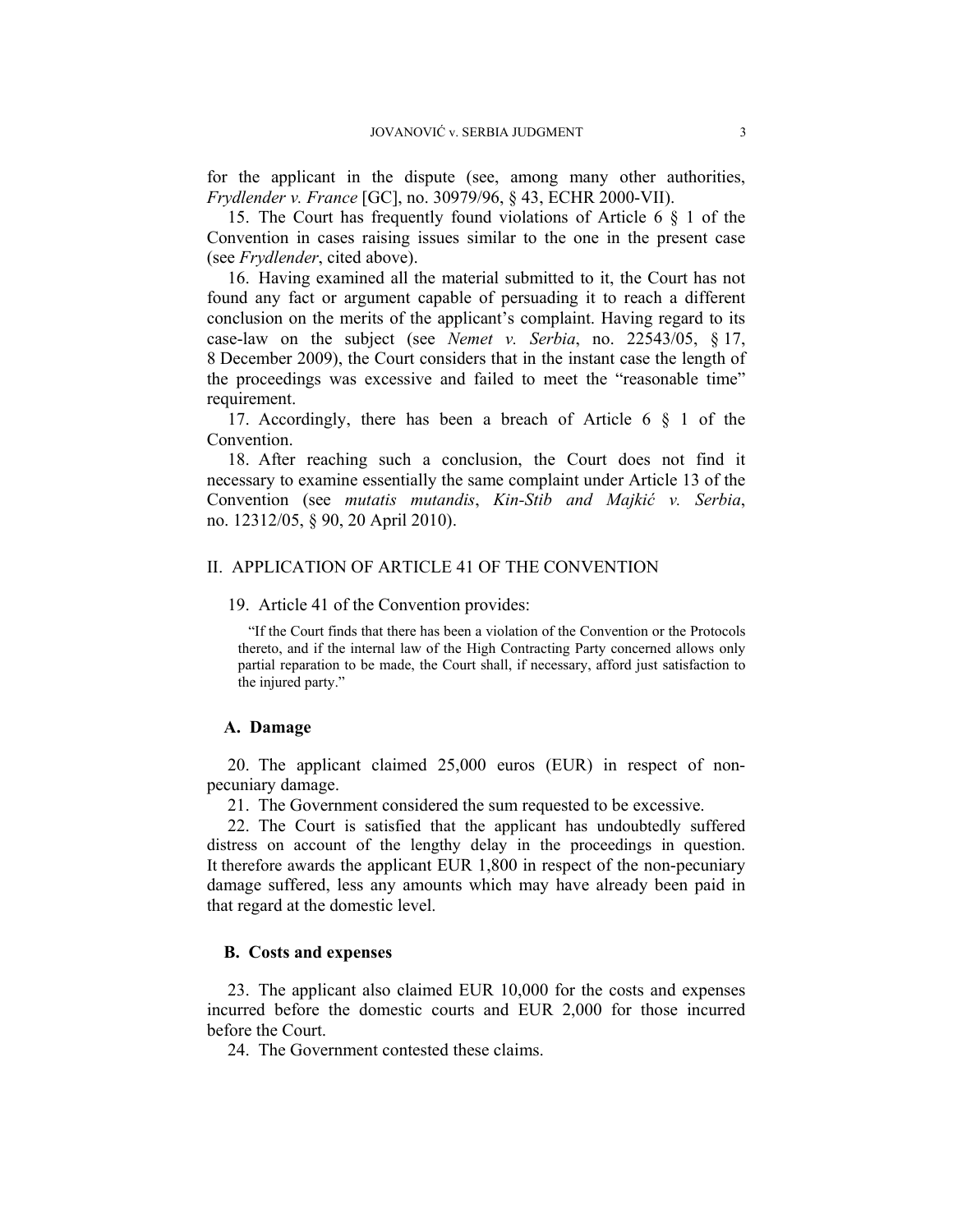25. Regard being had to the documents in its possession and to its caselaw, the Court considers it reasonable to award the sum of EUR 500 for costs and expenses for the proceedings before the Court.

#### **C. Default interest**

26. The Court considers it appropriate that the default interest rate should be based on the marginal lending rate of the European Central Bank, to which should be added three percentage points.

# FOR THESE REASONS, THE COURT, UNANIMOUSLY,

- 1. *Declares* the application admissible;
- 2. *Holds* that there has been a violation of Article 6 § 1 of the Convention;
- 3. *Holds* that there is no need to examine separately the complaint under Article 13 of the Convention;
- 4. *Holds*

(a) that the respondent State is to pay the applicant, within three months the following amounts:

(i) EUR 1,800 (one thousand eight hundreds euros), less any amounts which may have already been paid in that regard at the domestic level, plus any tax that may be chargeable, in respect of non-pecuniary damage suffered, and

(ii) EUR 500 (five hundreds euros), plus any tax that may be chargeable to the applicant, in respect of costs and expenses;

(b) that the amounts specified under (a) shall be converted into the national currency of the respondent State at the rate applicable at the date of settlement;

(c) that from the expiry of the above-mentioned three months until settlement simple interest shall be payable on the above amounts at a rate equal to the marginal lending rate of the European Central Bank during the default period plus three percentage points;

5. *Dismisses* the remainder of the applicant's claim for just satisfaction.